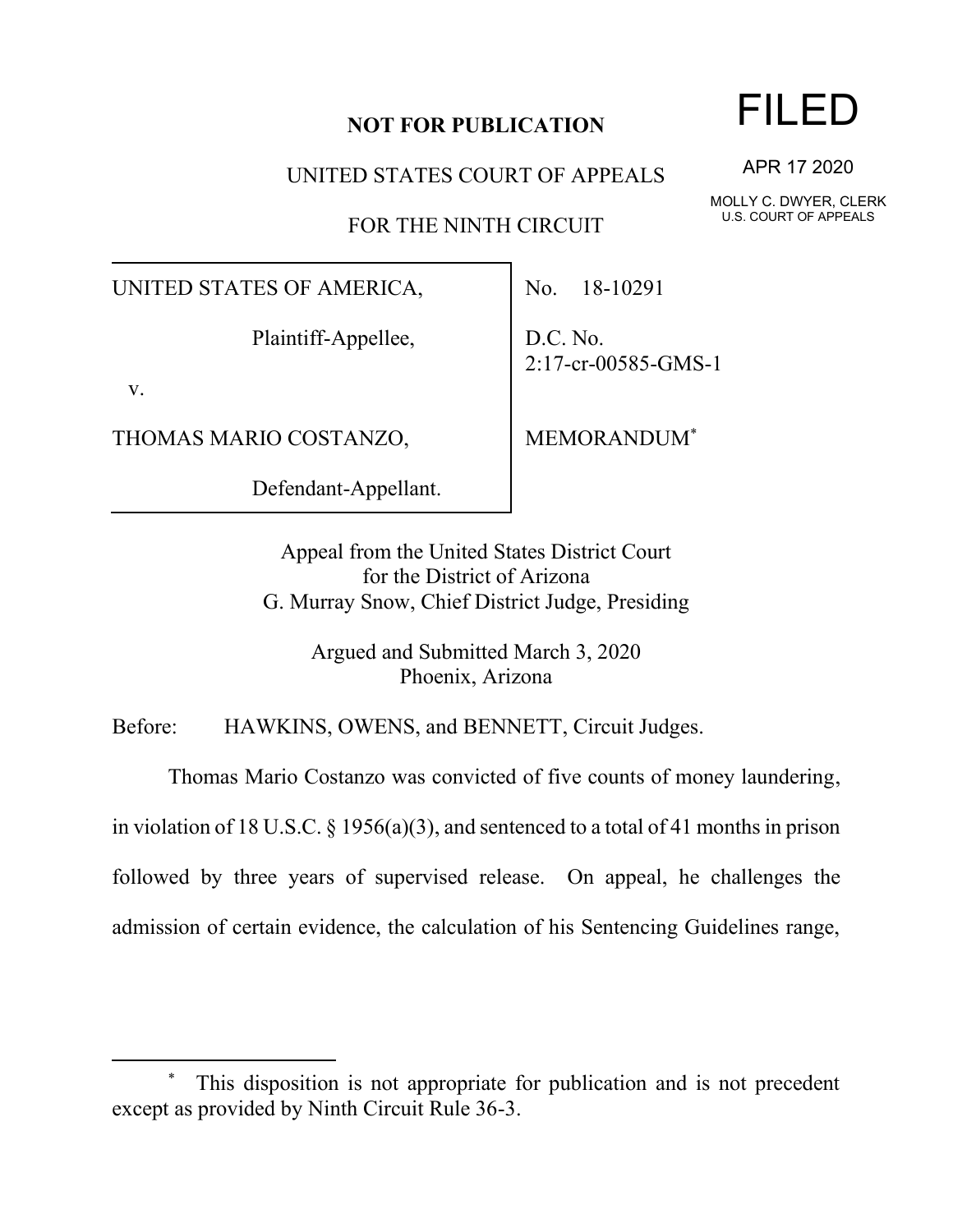and two special conditions of his supervised release.<sup>1</sup> We have jurisdiction under 28 U.S.C. § 1291, and we affirm in part, vacate in part, and remand to the district court.

1. Costanzo first contends that the district court erroneously admitted three types of evidence: (1) the testimony of an individual who stated that he bought bitcoin from and sold illicit drugs to Costanzo; (2) text messages from the spouse of one of Costanzo's customers, criticizing Costanzo for selling bitcoin to the customer to facilitate a drug purchase; and (3) evidence establishing Costanzo's anti-bank beliefs. The district court did not abuse its discretion by admitting this evidence over Costanzo's objections under Federal Rules of Evidence 403 and 404(b). *See United States v. Lozano*, 623 F.3d 1055, 1059–60 (9th Cir. 2010). Costanzo pursued an entrapment defense, and the district court permissibly found that all three categories of evidence tended to show that Costanzo had a predisposition for using bitcoin to facilitate illicit transactions. *See United States v. Mendoza-Prado*, 314 F.3d 1099, 1103–04 (9th Cir. 2002).

2. Costanzo next contends that the district court erred in calculating the applicable Sentencing Guidelines range by (1) failing to apply a downward adjustment to his offense level for acceptance of responsibility under U.S.S.G.

<sup>&</sup>lt;sup>1</sup> Costanzo also challenges the sufficiency of the evidence underlying his convictions. We address that issue and affirm his convictions in an opinion filed simultaneously with this disposition.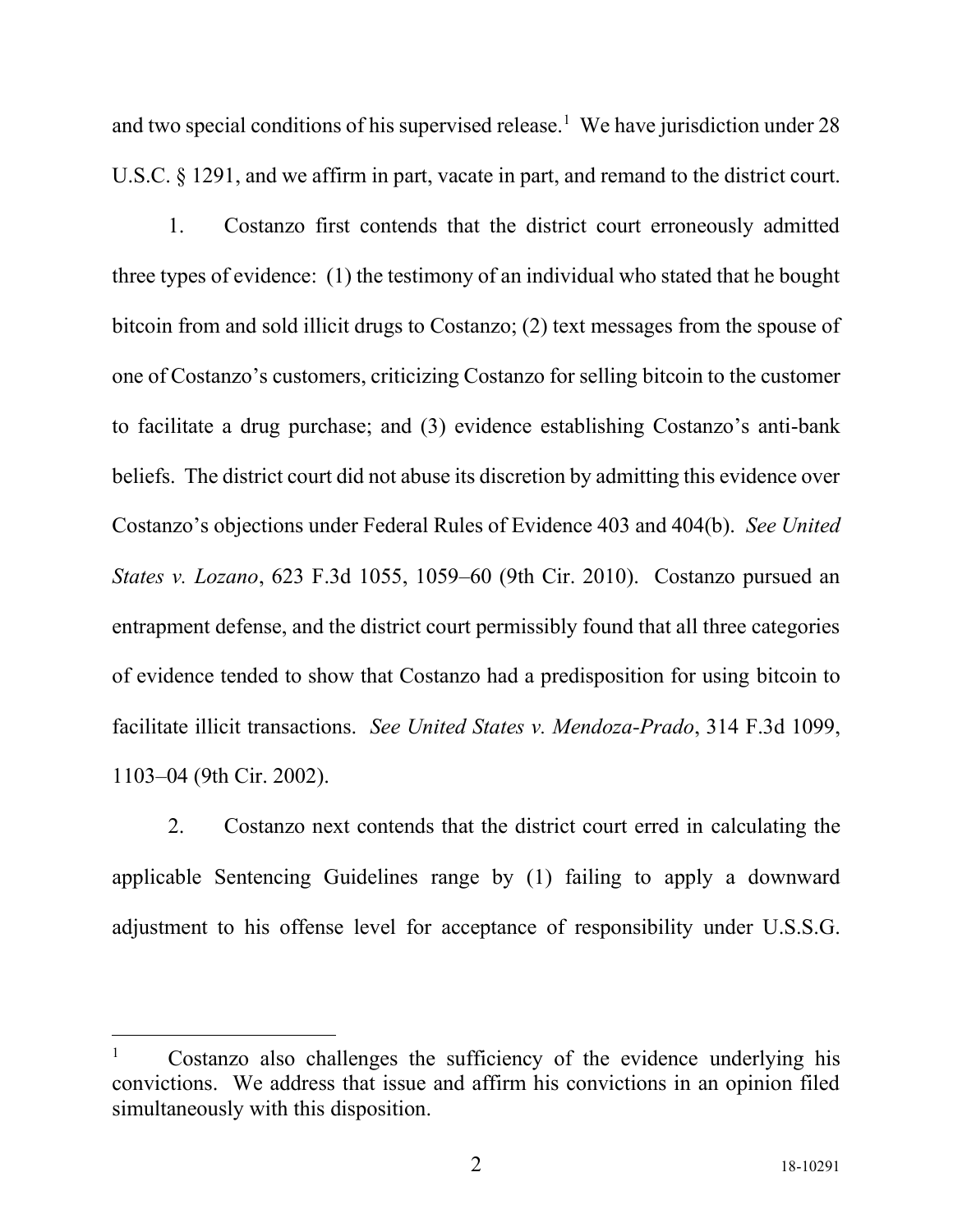§ 3E1.1(a), and (2) applying a four-level enhancement under U.S.S.G.  $§ 2S1.1(b)(2)(C)(ii).$ 

We afford "great deference" to the district court's determination regarding Costanzo's acceptance of responsibility. *See United States v. Scrivener*, 189 F.3d 944, 948 (9th Cir. 1999). Contrary to Costanzo's contention, the district court did not reject his request for an acceptance of responsibility adjustment on a categorical basis. Instead, the district court appropriately considered the record as a whole, including Costanzo's sentencing letter, and explained that Costanzo had not shown a sufficient acceptance of responsibility to warrant a downward adjustment under § 3E1.1. *See United States v. Ramos-Medina*, 706 F.3d 932, 940 (9th Cir. 2013). We cannot say that finding was clearly erroneous. *See id.* at 942.

The record also supports application of the four-level enhancement under U.S.S.G.  $\S 2S1.1(b)(2)(C)(ii)$ . The record contains evidence, including Costanzo's business advertisements, reputation in the peer-to-peer virtual currency business, comments to undercover agents, interactions with prior customers, and the extended nature of his dealings with the undercover agents, that could establish Costanzo was "in the business of laundering funds" within the meaning of  $\S 2S1.1(b)(2)(C)(ii)$ . *See* U.S.S.G. § 2S1.1 cmt. n.4

3. Finally, Costanzo contends that remand is warranted to address two special conditions of his supervised release. The district court did not err by